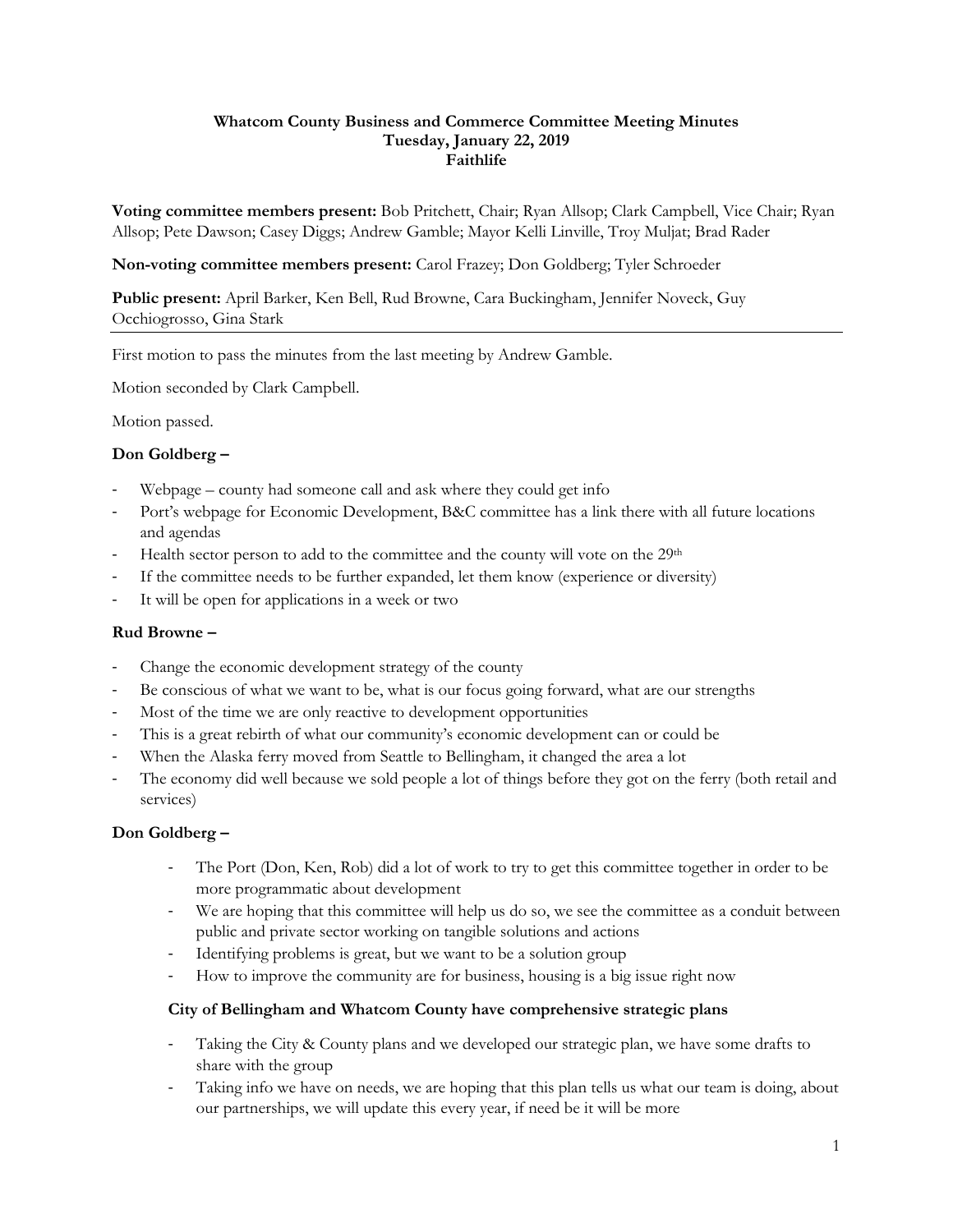- We want to be boots on the ground, implementation focused, deliver product

# **CEDS**

- 2015, updated 2016, we are required to have an updated CEDS list as a DOC requirement, but prior to that COG did it
- Since EDD is fully staffed, Colin asked our dept to maintain the list, which means that our team will have influence on direction
- In future we will have questions about updating the study and properties
- The list is due Feb 15<sup>th</sup>, any potential projects, allows us to get funding, such as Broadband (EDI match with CERB funding), Sumas, Nooksack, all need to get projects on the list in order to get funding, majority are rolling over, take off stuff we aren't working on
- If it isn't on the list, we can't go for grants
- We make recommendations, County Council votes to approve

# **Housing**

- Spent a lot of time talking about Housing, what do we want to do? Should the group come up for solutions on housing? Do we want a sub-committee on housing? Do we want to move on from the topic? Implementation strategies?
- Good job thinking through the issues, Don was hoping the email would start some additional conversations
- What should our position be regarding reporting about housing crises across the income spectrum?

### **Clark Campbell –**

Has some ideas and concepts about housing – when you look at housing separate from transportation and other issues, we aren't likely to fix it, not sure of the group's role yet (a vision or solutions?)

# **Rud Browne –**

- Concerned with capturing the cybersecurity graduates from WCCC, currently we are losing them
- He spoke with cybersecurity firms and they basically ended the conversation when they found out that Bellingham's housing problem is as bad or worse than Seattle's

# **Mayor Kelli Linville –**

- Homelessness, housing, jobs are the top 3 community survey issues, not necessarily parks or trails, talks about it all day
	- o People's concerns: Where am I gonna live? Where am I going to get a good job? Where are other people going to live?
- What have the city and county done? Would it be helpful for a planning director to come and provide some feedback about what is going on?

# **Andrew Gamble –**

- Focus has been on Bellingham, affordable housing is outside of Bellingham, how do we get people not having to commute? Traffic problems if everyone has to commute
- Housing segregation, minimum you can pay is in the Northern part of Bellingham, barely
- Housing is super important, but that isn't what some people came to this meeting for, people want to focus on how to expand business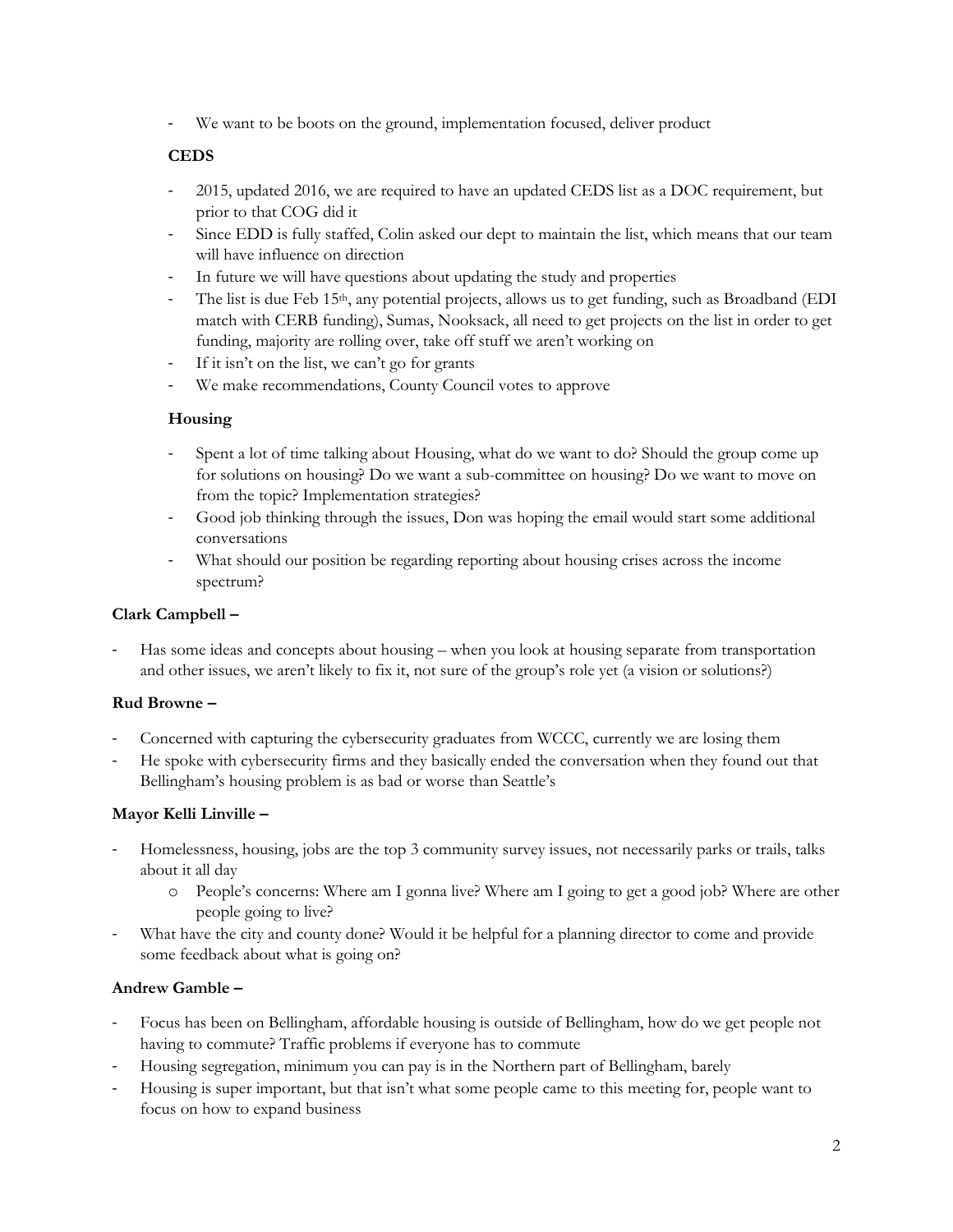- How should we be expanding marketability of businesses we want in Bellingham?
	- o Part of this is housing!
- Analyze businesses that recently moved, what were barriers, why did you end up here, maybe interview businesses that tried to come but didn't, so that we can put stuff in place to help with

### **Bob Pritchett –**

- Everything is about housing, a very small amount of businesses have moved here recently
- Housing is one of the only issues that the government can help, businesses do not pay attention to government, right now businesses are coming for lifestyle
- The real obstacle here is that we can't house employees (can't pay them enough to afford housing)
- Individual people and staffers that are currently within the government who are standing in the way of actually doing something about housing, not everyone
	- o Is it about rezoning and permitting?
	- o Stop caving to Neighborhood Associations and nimbyism
	- o Fire marshall issues
	- o Cost of building houses is increasing
- People who move from medium to high end homes free up the medium cost homes, high end homes funds housing at other levels (trickle down housing)
- Many workers commute from Everson, over 30 minutes commute for others
- They move because of life style and they look at Zillow, Google maps, maybe loopnet to make that decision

**Rud Browne** – fire code issue is split into 2 categories (health & safety), kids should be able to get out for a fire and first responders to get in safely are the main goals. Beyond that -

What is our responsibility about damages to a private property or buildings? Should the county or the city really be liable? We can get too tough on the fire code and other requirements meaning buildings are built less

Reasons people put their businesses here --

- Relocation of existing business (CEOs spouse's preference)
- Market access to customers not being served
- Access to resources (talent, location, water)
- Quality of life (environment, proximity of Canada)
- Where does a new business start? Washington state can't do / doesn't have as many incentives, least competitive state in terms of giving things away to businesses. Oregon has enterprise zones.

### **Mayor Kelli Linville –**

- A lot of time economic incentives do not work or are abused with no benefit
- The city finds the best incentives are a private-public cooperation
- Things governments can do: regulations, infrastructure, workforce training

# **Clark Campbell –**

- We also have to look at commercial housing? Price tiers, size tiers, options all along the spectrum. This is just as important in retaining businesses
- When he interviewed people he really needs, they don't want to commute far
- Need to keep business where density is and where employees want to be